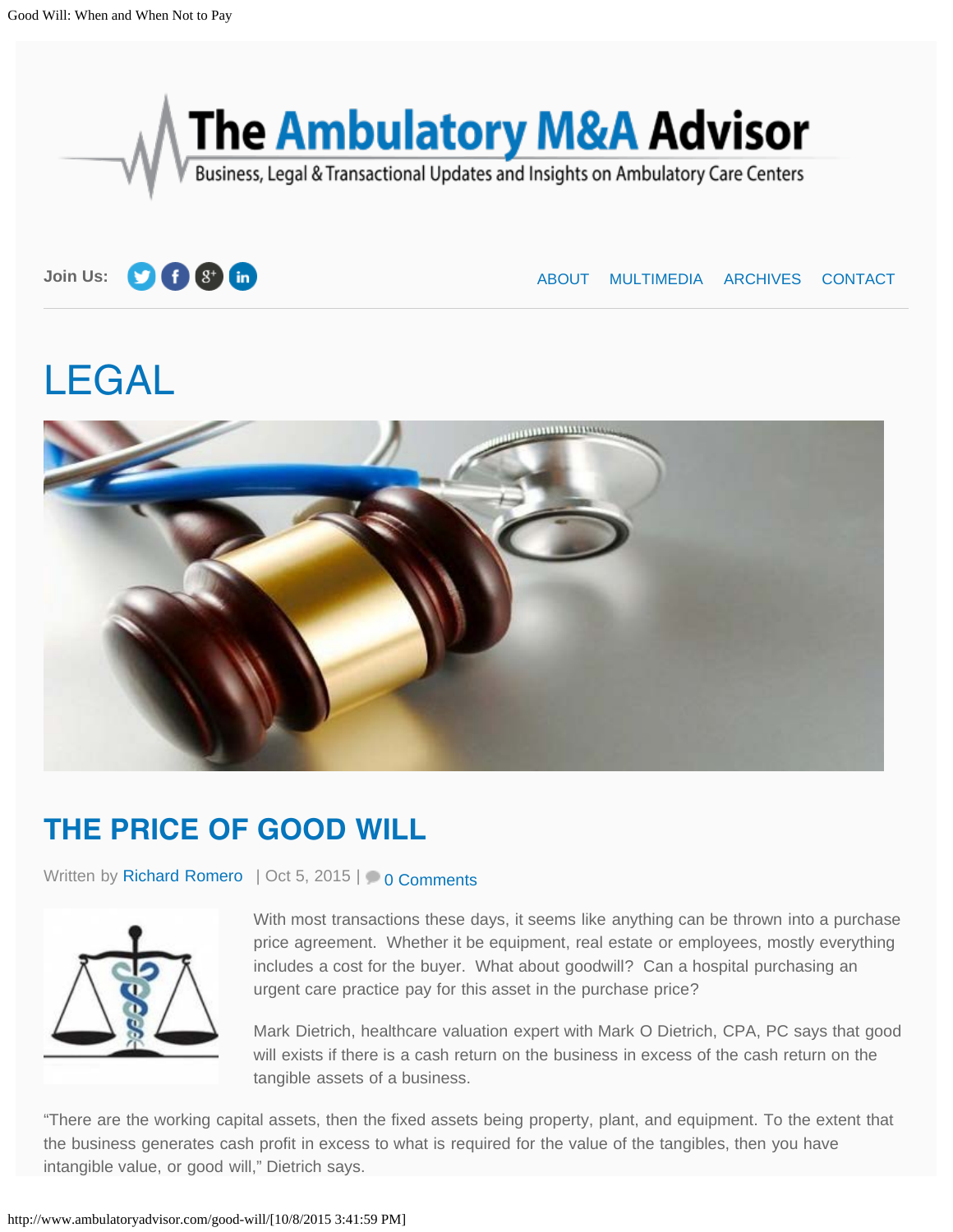David J. Hyman, attorney with Doerner, Saunders, Daniel & Anderson LLP adds that traditionally, good will in any business is considered to be the public's favorable perception in the business, and its willingness to continue buying the goods or services of the business.

"It's your public persona and the favorability of that persona, and how well that persona translates into continued future business," Hyman says.

Stephanie Sobkowiak, partner with Murtha Cullina says that certainly these days where many hospitals and physicians are looking to integrate, the idea of purchasing good will is a fairly hot topic.

"The physicians often, if not always, want to be paid for more than the value of the hard assets of their practice. In some situations, the hospital business team is willing to pay more, and enter the lawyers that say 'Wait a minute, this could be an issue. What are we really talking about in terms of goodwill and how are we going to define it?'" Sobkowiak says.

Dietrich says that in a transaction between a hospital and physician practice, good will can play into the transaction price.

"In order for a business to have salable good will, particularly within the context of a hospital buying a physician practice where the physicians would be a party in a position to refer under the Sark Law as well as the Anti-Kickback Statute; good will can only exist if after the hospital buys the physician practice, it's able to generate a cash-flow profit on that practice from sources other than referrals," Dietrich says.

According to Hyman, there are regulations under the Anti-kickback statute about physician's ability to sell a practice and continue working for that practice in a position that would generate or potentially generate referrals.

"I'd recommend counsel and that the parties consult that regulation in particular as they go into the transaction. This is because it will limit the ability of the physician to continue in the position of being able to recommend or make referrals for the hospital that purchases the practice," Hyman says.

Dietrich says the entities in these situations really have two issues going on.

"One is that the patient list or charts of the physician…in order to have value, there has to be a positive cash flow associated with the charts. Because FMV is always a hypothetical buyer and a hypothetical seller, you always have to ask yourself, would a hypothetical buyer; pay a physician for physician charts, if that buyer was not going to get any cash-flow return on them," Dietrich says.

"For example, if a bank offered you a CD for \$10,000, but didn't pay any interest, and when the CD matured it kept your money, would you give the bank your money? No, of course not. Under the FMV standards there is really no difference between that scenario and the charts."

Another thing about charts, Dietrich says, is that many times buyers may find someone who says you can value charts by the cost to replicate.

"When you have paper charts, you've got a major issue with obsolescence. A hospital buying a physician practice, for example, if it's buying paper charts, those charts are really obsolete, and the hospital is going to have to incur the costs to convert that information into an EHR," Dietrich says.

As mentioned before, Sobkowiak says there are some safe harbors to get around the issue at hand.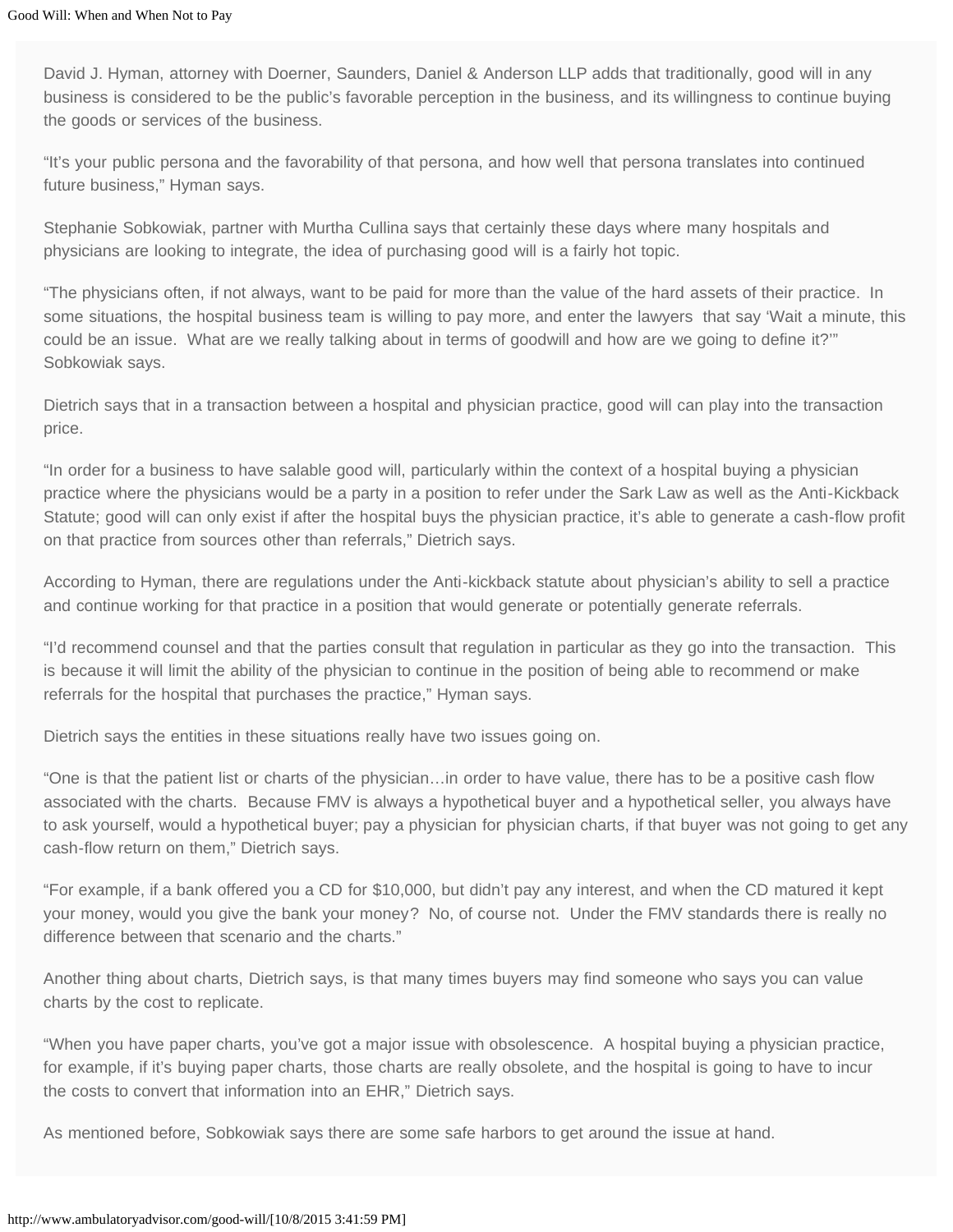"There are some safe harbors under the Anti-kickback statute for the sale of practices. However, they are incredibly limited. So, your typical hospital looking to acquire a group practice probably is not going to fall within a safe harbor," She says.

"That being said, I think that hospitals in weighing their risk, have certainly come up with some other ways to try and categorize items that are arguably in the goodwill category, making clear that any such items are separate and apart from any referrals. One such example is the value of a [non-compete.](http://www.ambulatoryadvisor.com/non-competes-and-the-urgent-care-acquisition/)

Sobkowiak also believes that, while excluding goodwill from the purchase price is the safest course of action, it may make a difference if the hospital is in a situation where the physicians in the group that is being acquired are staying in the community or with the group, and therefore will have the ability to refer. In such a situation, as compared to a situation where the physician is retiring or moving away, there will be ongoing referrals and the scrutiny may be greater.

Hyman says if the physician is the focus of the good will as opposed to the logo, office location or the general reputation of the group, there is no good will being acquired by the hospital because the physician takes it with him.

"That is going to require some sort of business based analysis as to what exactly is the nature of the good will. If it's a small practice in which the physician owners themselves are the source of the reputation, and they don't stay with the practice after the hospital buys it, then the hospital really hasn't bought any good will at all. However, if it is determined that the practice is famous and well-regarded on its own, regardless of any individual practitioner, then there is good will to be bought. Accountants have formuli that they and valuation specialists use to calculate the value of good will. Often it is done rather arbitrarily because it is so hard to calculate what the value of good will is," Hyman says

Hyman says if the hospital is paying quite a bit of money for the entity, and a referring physician intends to stay with that facility after it is bought, the consideration has to be given to that regulation.

"If a practice is sold, the physician is limited in the amount of time they can stay with the practice after being paid by the hospital purchaser. How can they avoid having to stay with that? What you have to look at is whether the purchase price was Fair Market Value (FMV), commercially necessary and reasonable. If there is any doubt as to that and the physician stays on; there is the possibility that the government could find that the excessive payment in excess of FMV was a payment of a kick-back for the referrals that they physician makes," he says.

In terms of FMV and good will, Sobkowiak says that accountants and valuation firms that do this use a variety of different models, in generating their recommendations. But, by and large, when lawyers are talking about FMV, they are talking about the FMV of the tangible assets. In other words, to minimize the regulatory risk to the greatest extent possible, you don't want much goodwill included in the FMV figure. If goodwill is in the number it begs the question: Is this really FMV in an arm's length transaction or is part of this payment really a payment for referrals?"

Sobkowiak says this situation is where the risk tolerance portion of this comes in. Aggressive hospitals may be willing to categorize certain elements of goodwill, excluding any value attributable to referrals, and include these elements in the FMV purchase price, particularly where the physician or group being acquired is no longer in a position to refer. The more conservative approach is to value the hard assets absent any elements of goodwill to minimize the risk of any claim that the goodwill portion was totally or partially meant to compensate the physician or group for referrals .

*If you have an interest in learning more about the subject matter covered in this article, the M&A process or desire to discuss your current situation, please contact Blayne Rush, Investment Banker at 469-385-7792 or*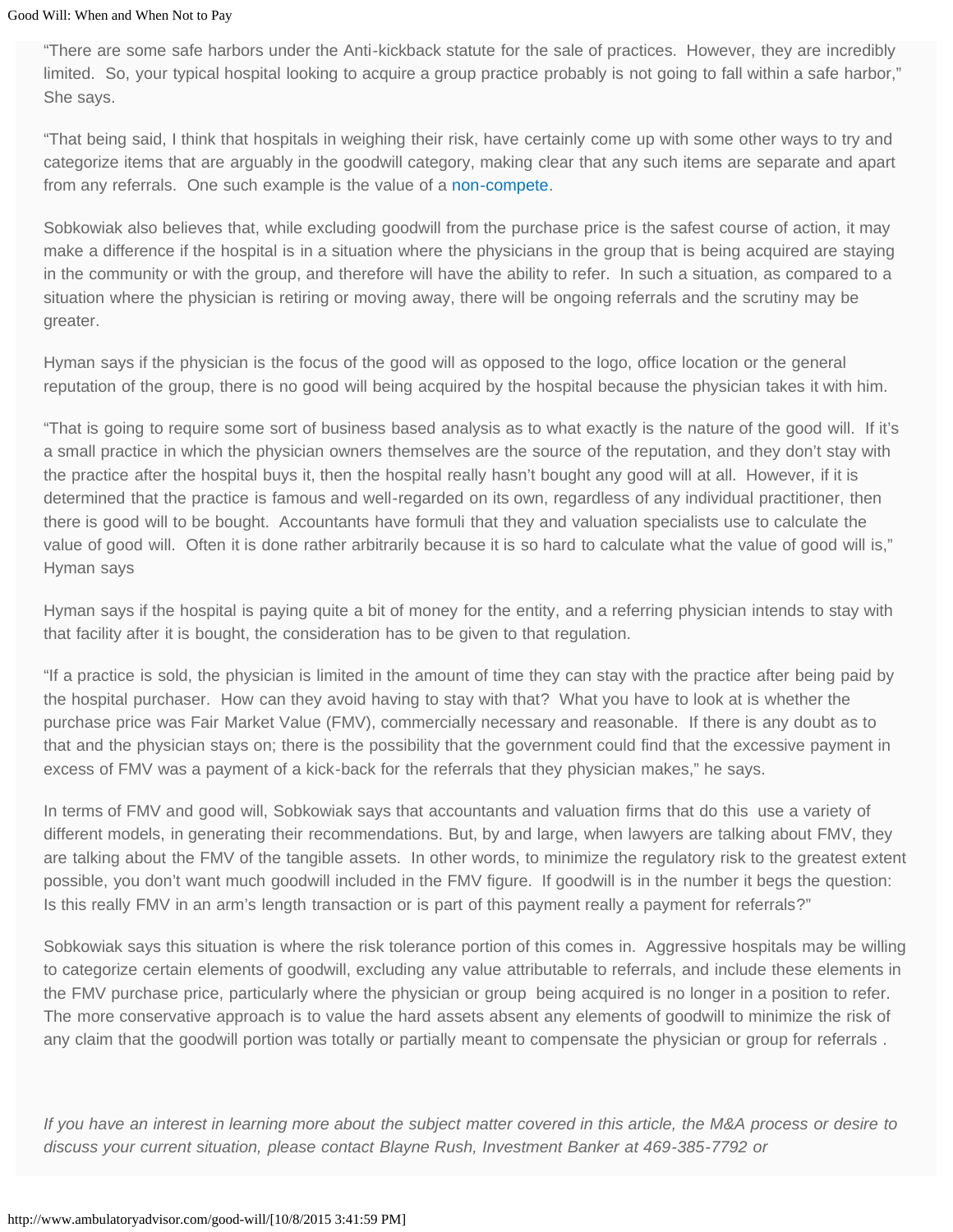Good Will: When and When Not to Pay

*[Blayne@AmbulatoryAlliances.com](mailto:Blayne@AmbulatoryAlliances.com).*

Share This: (in Share This:  $\bigoplus$ m

Tags: [Ambulatory Alliances](http://www.ambulatoryadvisor.com/tag/ambulatory-alliances/), [Anti-kickback,](http://www.ambulatoryadvisor.com/tag/anti-kickback/) [Blayne Rush,](http://www.ambulatoryadvisor.com/tag/blayne-rush/) [David J. Hyman,](http://www.ambulatoryadvisor.com/tag/david-j-hyman/) [Good Will,](http://www.ambulatoryadvisor.com/tag/good-will/) [HIPAA,](http://www.ambulatoryadvisor.com/tag/hipaa/) [Hospital,](http://www.ambulatoryadvisor.com/tag/hospital/) [Legal](http://www.ambulatoryadvisor.com/tag/legal/), [Mark](http://www.ambulatoryadvisor.com/tag/mark-dietrich/) [Dietrich,](http://www.ambulatoryadvisor.com/tag/mark-dietrich/) [Physician owners,](http://www.ambulatoryadvisor.com/tag/physician-owners/) [Physician Practice,](http://www.ambulatoryadvisor.com/tag/physician-practice/) [Regulations,](http://www.ambulatoryadvisor.com/tag/regulations/) [Richard Romero](http://www.ambulatoryadvisor.com/tag/richard-romero/), [Stark Law,](http://www.ambulatoryadvisor.com/tag/stark-law/) [Stephanie Sobkowiak,](http://www.ambulatoryadvisor.com/tag/stephanie-sobkowiak/) [The](http://www.ambulatoryadvisor.com/tag/the-ambulatory-ma-advisor/) [Ambulatory M&A Advisor,](http://www.ambulatoryadvisor.com/tag/the-ambulatory-ma-advisor/) [Transactions](http://www.ambulatoryadvisor.com/tag/transactions/)

| 《 | Legalities of Joint Ventures: Hospital Health |
|---|-----------------------------------------------|
|   | <b>Systems</b>                                |

[Complimentary Webinar on Joint Ventures Oct.](http://www.ambulatoryadvisor.com/joint-venture-webinar/) >> [28](http://www.ambulatoryadvisor.com/joint-venture-webinar/)

### Leave a Reply





 $\times$  eight = 8

### Post Comment

**Notify me of follow-up comments by email.**

**Notify me of new posts by email.**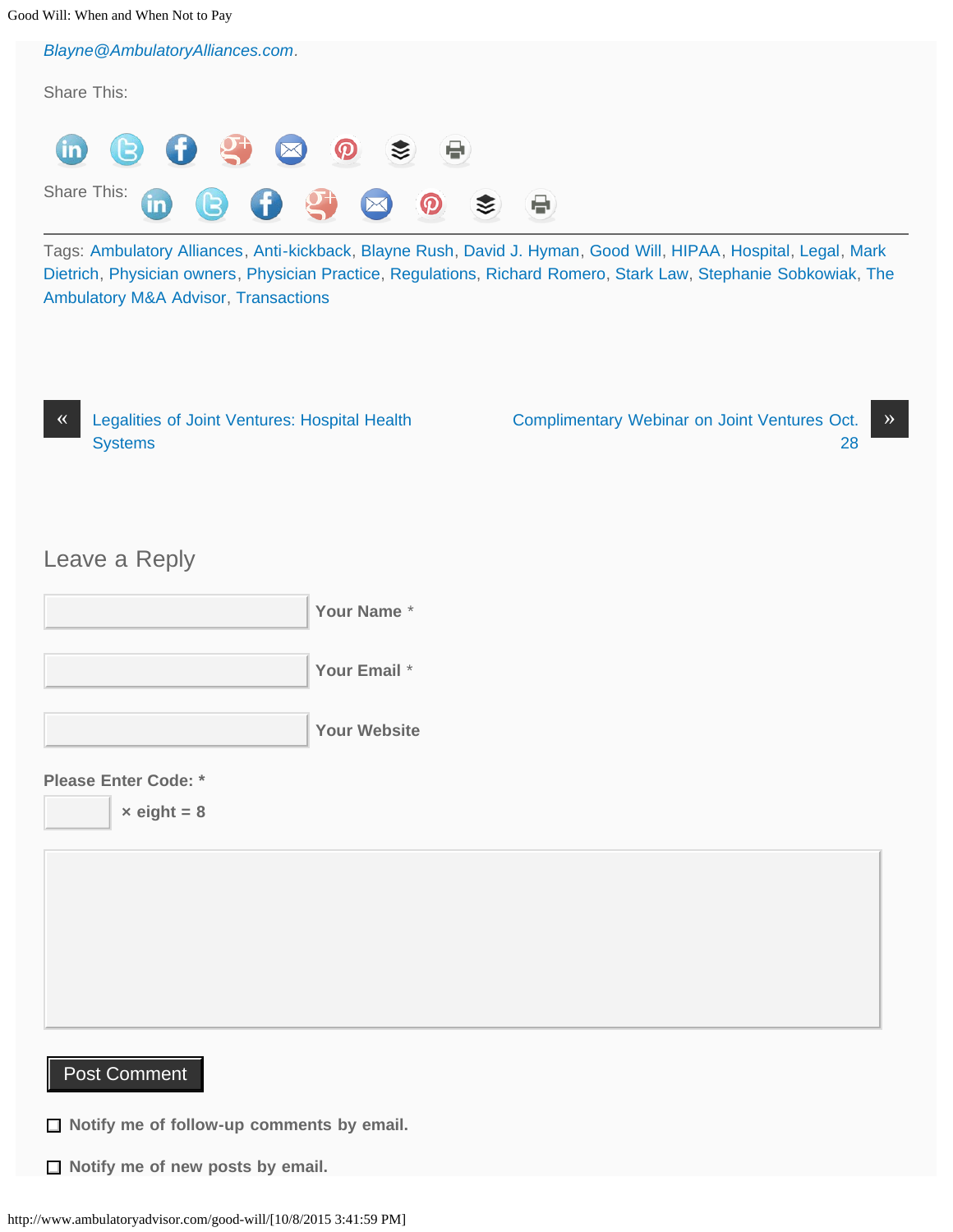<span id="page-4-0"></span>

[Operations & Growth](http://www.ambulatoryadvisor.com/category/operations/)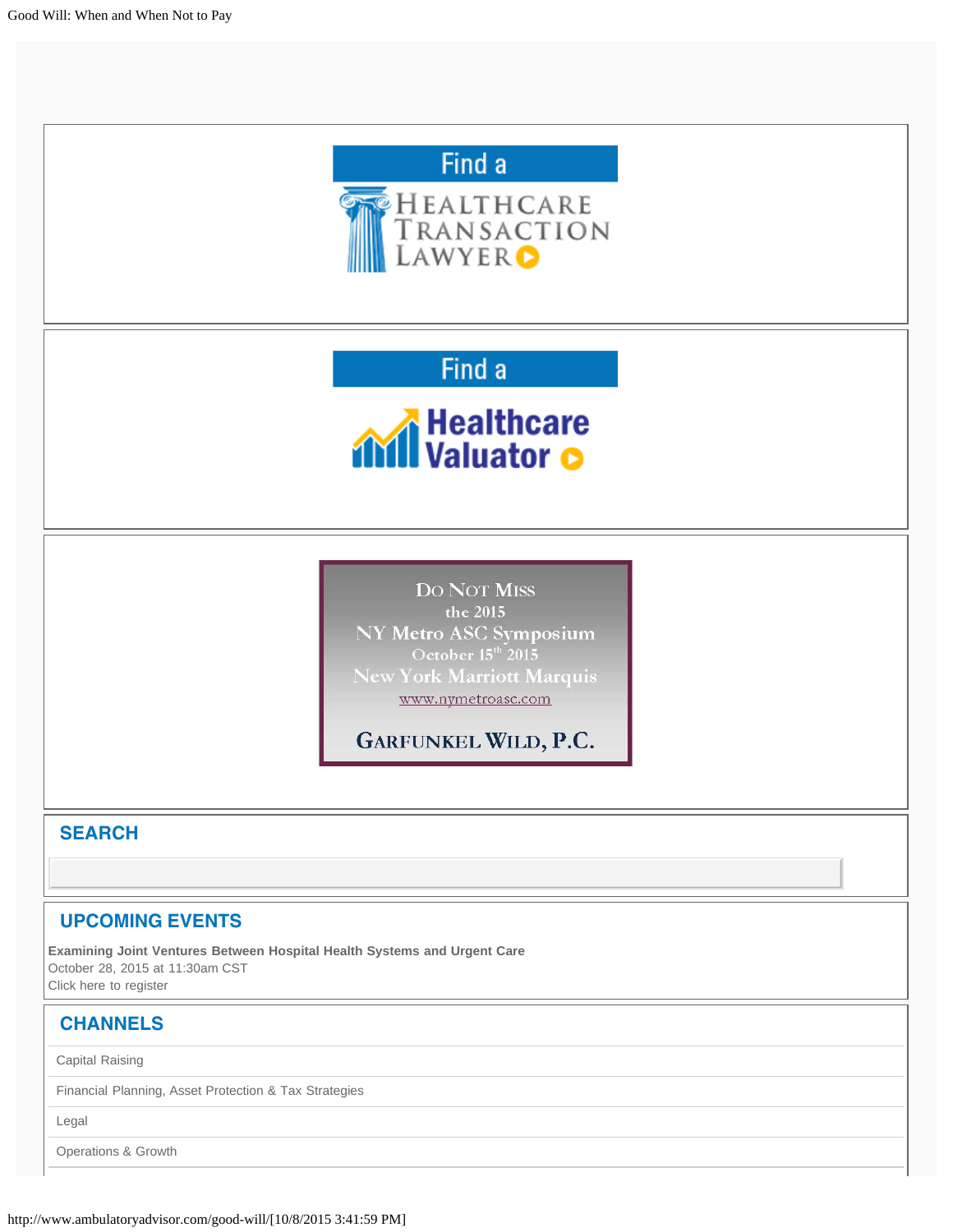[Real Estate](http://www.ambulatoryadvisor.com/category/real-estate/)

[Transactions & Negotiations](http://www.ambulatoryadvisor.com/category/transactions-negotiations/)

[Valuations](http://www.ambulatoryadvisor.com/category/valuations/)

### **RECENT ARTICLES**

[To Sell or Not to Sell Accounts Receivable](http://www.ambulatoryadvisor.com/accounts-receivable/)

[Complimentary Webinar on Joint Ventures Oct. 28](http://www.ambulatoryadvisor.com/joint-venture-webinar/)

[The Price of Good Will](#page-0-0)

[Legalities of Joint Ventures: Hospital Health Systems](http://www.ambulatoryadvisor.com/joint-ventures/)

[Direct Primary Care: 'Just Medicine'](http://www.ambulatoryadvisor.com/direct-primary-care/)

#### **[MEET THE PUBLISHER](http://www.ambulatoryadvisor.com/publisher/)**



[Blayne Rush](http://www.ambulatoryadvisor.com/publisher/)



#### **[MEET THE EDITORS](http://www.ambulatoryadvisor.com/editors)**

[Curtis Bernstein](http://www.ambulatoryadvisor.com/editors/)

#### **[MEET THE CONTRIBUTORS](http://www.ambulatoryadvisor.com/contributors-urgent-care-start-up-consultant)**

| <b>Brittany Belli</b> |  |  |
|-----------------------|--|--|
| Dan Emerson           |  |  |
| <b>Brigitte Graf</b>  |  |  |
| William W. Horton     |  |  |
| Morgan Lewis          |  |  |
| Mathew J. Levy        |  |  |
| <b>Kevin Little</b>   |  |  |
| Vasthil Patino        |  |  |
| <b>Richard Romero</b> |  |  |
| Jeff Swearingen       |  |  |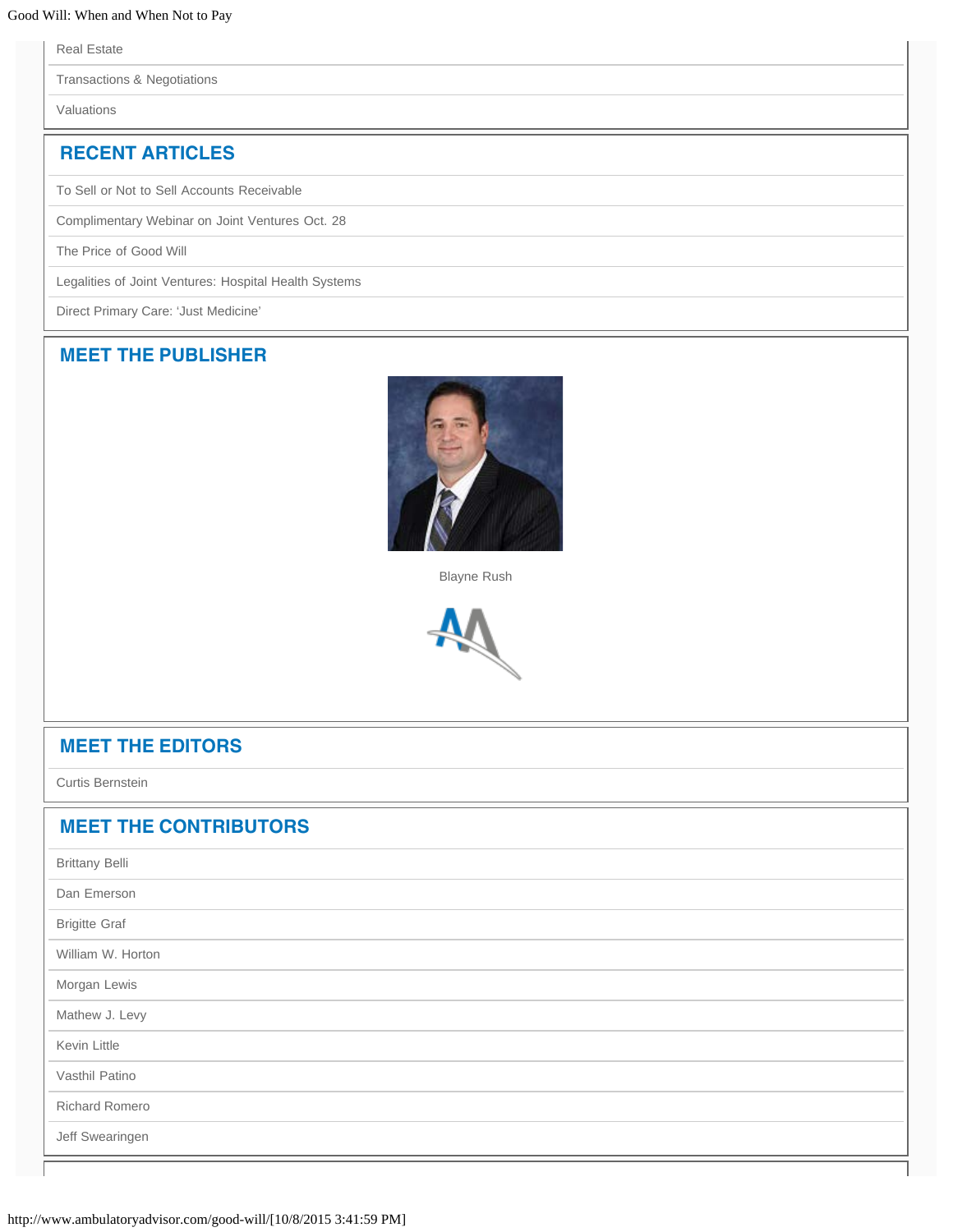#### **RELATED ARTICLES**

[Tips Before the Sale: Understanding the Details](http://www.ambulatoryadvisor.com/tips-before-the-sale/)

[Presentation on Selling your Urgent Care Business for its Maximum Price and Terms in 2015](http://www.ambulatoryadvisor.com/presentation-on-selling-your-urgent-care-business-for-its-maximum-price-and-terms-in-2015/)

[Insurance for Your Deal: Representations and Warranties](http://www.ambulatoryadvisor.com/representations-and-warranties-in-a-transaction/)

[Tips for IRS Audits: Be prepared](http://www.ambulatoryadvisor.com/tips-for-irs-audits/)

#### **RESOURCES**

[Healthcare Transaction Lawyers Directory](http://www.healthcaretransactionlawyers.com/)

[Ambulatory Surgery Center Association](http://www.ascassociation.org/)

[Urgent Care Association of America](http://www.ucaoa.org/)

[American Society for Gastrointestinal Endoscopy](http://www.asge.org/)

[American Society for Radiation Oncology](http://www.astro.org/)



#### $\bullet$